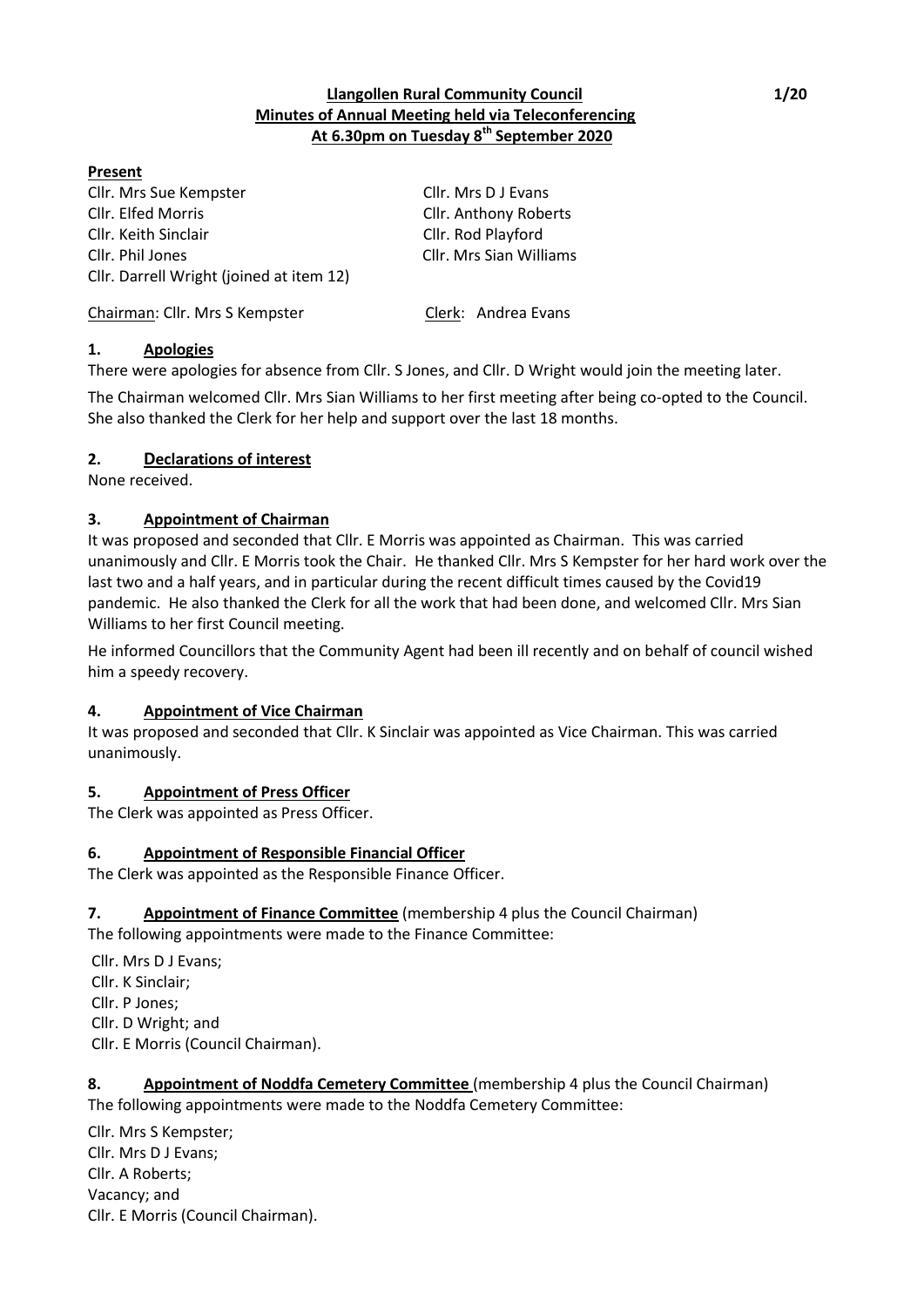## **9. Appointment of Playground Committee** (membership 4 plus the Council Chairman) **2/20** The following appointments were made to the Playground Committee:

Cllr. Mrs S Kempster; Cllr. A Roberts; Cllr. K Sinclair; Cllr. Mrs S Williams; and Cllr. E Morris (Council Chairman).

# **10. Appointment of Two Representatives to the Garth & Trevor Community Centre Committee**

The following appointments were made:

Cllr. Mrs S Kempster; and Cllr. R Playford.

## **11. Appointment of Two Representatives to the Froncysyllte Community Centre Committee**

The following appointments were made:

Cllr. K Sinclair; and Cllr. P Jones.

## **12. Appointment of a Representative at One Voice Wales Meetings**

The following appointment was made:

Cllr. R Playford.

### **13. Authority to Sign Cheques**

All Councillors are authorised to sign cheques (any two Councillors and the Clerk at any one time).

### **14. Date, Time and Venue of Council Meetings**

The first Tuesday of the months of October, November, December, February, March, and April. January and August are declared holiday months. Under the present Covid 19 restrictions, meetings will take place via teleconferencing. Once physical meetings resume, they will alternate between Garth & Trevor Community Centre and Froncysyllte Community Centre.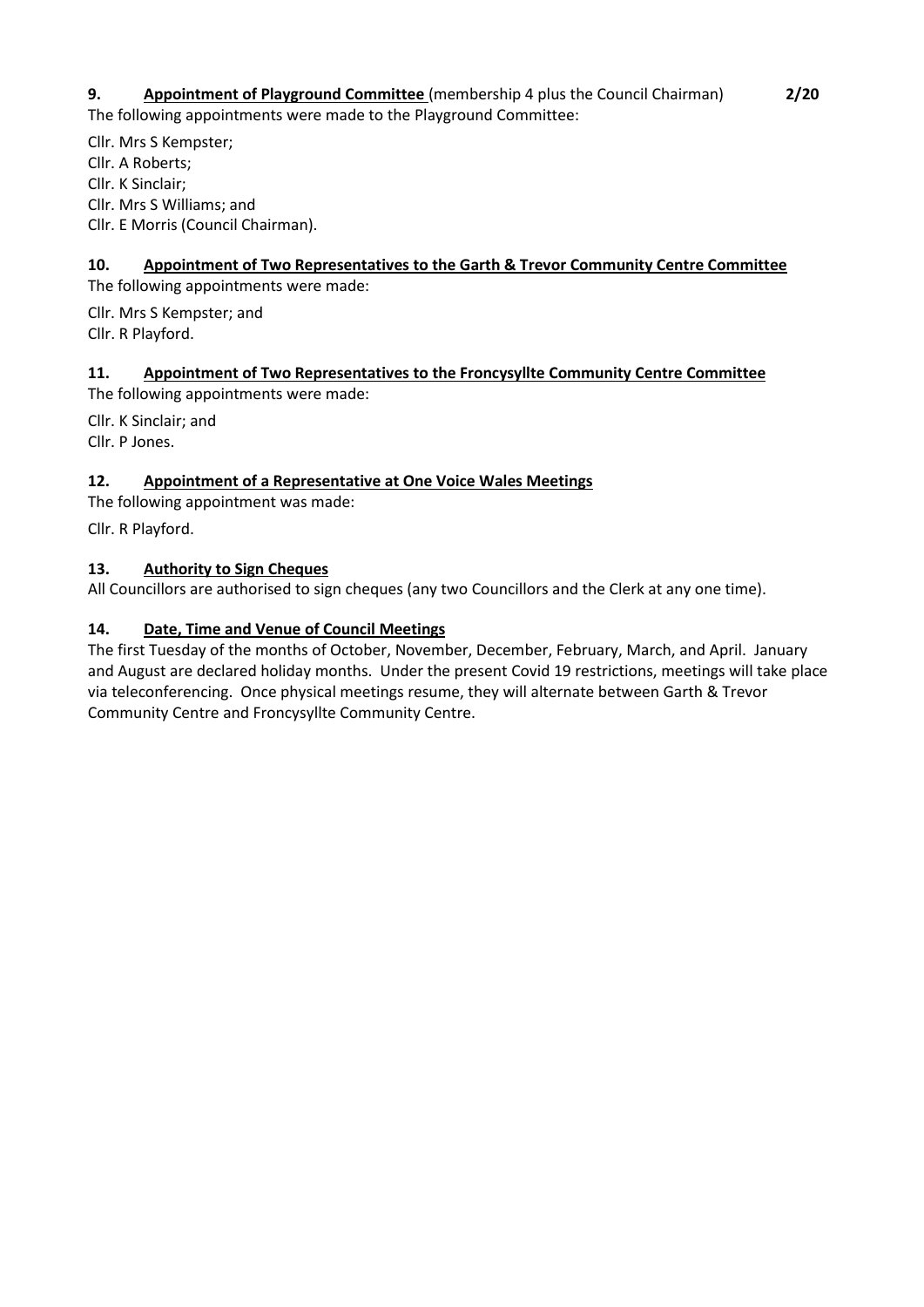### **Present**

Cllr. Elfed Morris Cllr. Mrs Sue Kempster Cllr. Darrell Wright Cllr. Mrs D J Evans Cllr. Anthony Roberts Cllr. Keith Sinclair Cllr. Rod Playford Cllr. Phil Jones Cllr. Mrs Sian Williams

Chairman: Cllr. Elfed Morris Clerk: Andrea Evans

### **1. Apologies**

There were apologies for absence from Cllr. S. Jones.

### **2. Minutes of the last council meeting**

The minutes of the previous meeting had been distributed and were accepted as a true record. The minutes were signed accordingly by the Chairman.

### **3. Declarations of interest**

There were no declarations of interest.

### **4. PCSO's report on police matters**

The Clerk informed Councillors that the PCSO was no longer providing monthly updates showing the number of local incidents. Councils had been advised to look at the Police UK website to obtain local information. The Clerk had sent an example of the information available from the website to Councillors, and they had not found this to be very helpful. The Clerk was in the process of setting up a meeting with the recently appointed Police Sergeant for the area, the PCSO and Councillors to discuss local issues.

#### **5. Community Agent's report**

The Community Agent had been on sick leave since 26<sup>th</sup> August, 2020 and was currently recuperating at home. Councillors wished him well for a speedy recovery.

### **6. Update from the Clerk on the work log**

The Clerk provided an update on the work log and this was discussed.

*Parking Fron Basin/Trevor Basin* - parking consultations had been issued by WCBC. Cllr. Roberts informed Councillors that the issue of coaches parking in the Fron Basin car park would be discussed at his next meeting with WCBC and CRT on 24<sup>th</sup> September.

*Dog fouling on the old railway line* – The Clerk had been informed by WCBC that the PSPO order should be active from  $1<sup>st</sup>$  October 2020, but that priority for enforcement would be parking. There would be no active patrols for dog fouling enforcement, just reactive subject to available resources.

*Cars parked on the A539 Llangollen Road near to the old post office* - parking consultations had been issued by WCBC.

*J C Edwards wall and pillars site* – the feasibility study was due to be completed by the end of October. Eastman's had verbally agreed that they would grant the Community Council an easement over the strip of land in question. The Clerk would contact the two recommended solicitors for information.

*New notice boards for Garth* – a quote had been received for the provision of two man-made timber notice boards. Cllr. Morris had not yet received the second quotation for hardwood notice boards. It was decided to discuss this further at the next meeting when the second quotation had been received.

*Installation of a lockable gate at the George Avenue playground* – WCBC had granted permission for the Community Council to install a gate which could be locked at night. It was decided that a Working Group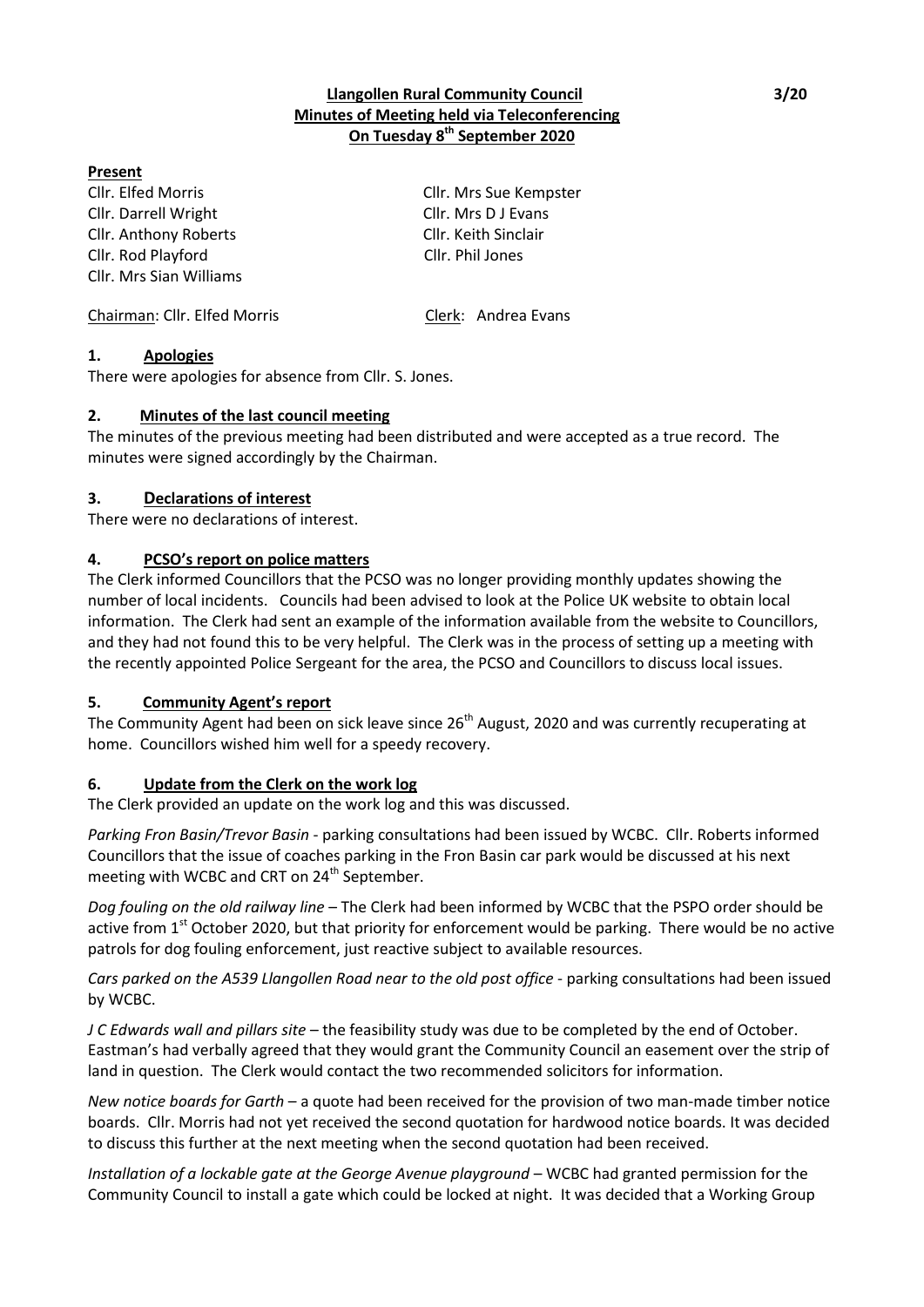would still be set up to discuss other possible solutions to the ASB experienced at the playground.

*Purchase of 2 speed signs and 2 extra lockable mounting posts* – One sign had been placed on the A539 near Station Road, Trevor, and the other in Garth opposite Cromwell Terrace. It was decided to purchase two additional batteries for the signs.

P*ossible use of the Froncysyllte school field* - discussions were on-going.

*Footpath between Alma Road and School Lane* – As the footpath was not on the Definitive list of paths held by WCBC, Cllr. Sinclair proposed that the Council make a Definitive Map Modification Order to have the path placed on the list. He would provide a report to the next meeting.

*Steps on the footpath near to the Pump field* - Cllr. Morris had not heard from the Rights of Way Department at WCBC regarding the steps. Cllr. Roberts would check this with WCBC.

*Wildlife garden on the old railway line path* – shrubs and bulbs would need to be planted in the autumn.

*Kerbs in Trevor were full of weeds* – it was decided that the Clerk would send a letter to the Head of Housing at WCBC to inform him of the numerous complaints received about this.

*Request for an Astroturf pitch in Trevor* – money was held at WCBC to provide a MUGA in the area, and Cllr. Roberts was pursuing this with WCBC.

*War Memorial Garth* – the damaged wall had been fixed. There were one or two leaks where the dome meets the brickwork, and Cllr. Morris offered to deal with this.

*Japanese Knotweed on the Offa's Dyke footpath* – the Clerk would report this to Offa's Dyke Path National Trail Officer.

*Fron Cemetery grounds maintenance* - the Cemetery Grounds Maintenance Committee had released funds for short-term work, and the Community Payback Service was working at the Cemetery. It was decided to continue to provide the annual contribution to Cemetery maintenance.

*Garden near the Garth & Trevor Community Centre - the garden was tidied on 29<sup>th</sup> August, 2020.* 

*Risk assessments of seats, street furniture and Noddfa –* Garth and Fron seats done*.* Trevor seats, street furniture and Noddfa to be done.

### **7. Planning applications**

Nothing to report.

### **8. Correspondence update from the Clerk**

#### **One Voice Wales**

Community & Town Council loss of income funding Training available Dyfed Powys Police – Scam Warning – Microsoft calls WLGA Coronavirus Update 24.08.20, 25.08.20, 26.08.20, 01.09.20 and 02.09.20. Guidance to councils on holding meetings on a physical basis

#### **Wrexham County Borough Council**

Traffic Regulation Orders Covid-19 Awards Covid-19 Briefing Note 28.08.20

**Welsh Government** Coronavirus Covid-19 News – 21.08.20, 28.08.20.04, 04.09.20

# **North Wales Police**

Dog Thefts Update Warning of Doorstep Crime/ Telephone Scams

**Ken Skates** Newsletter 04.09.20